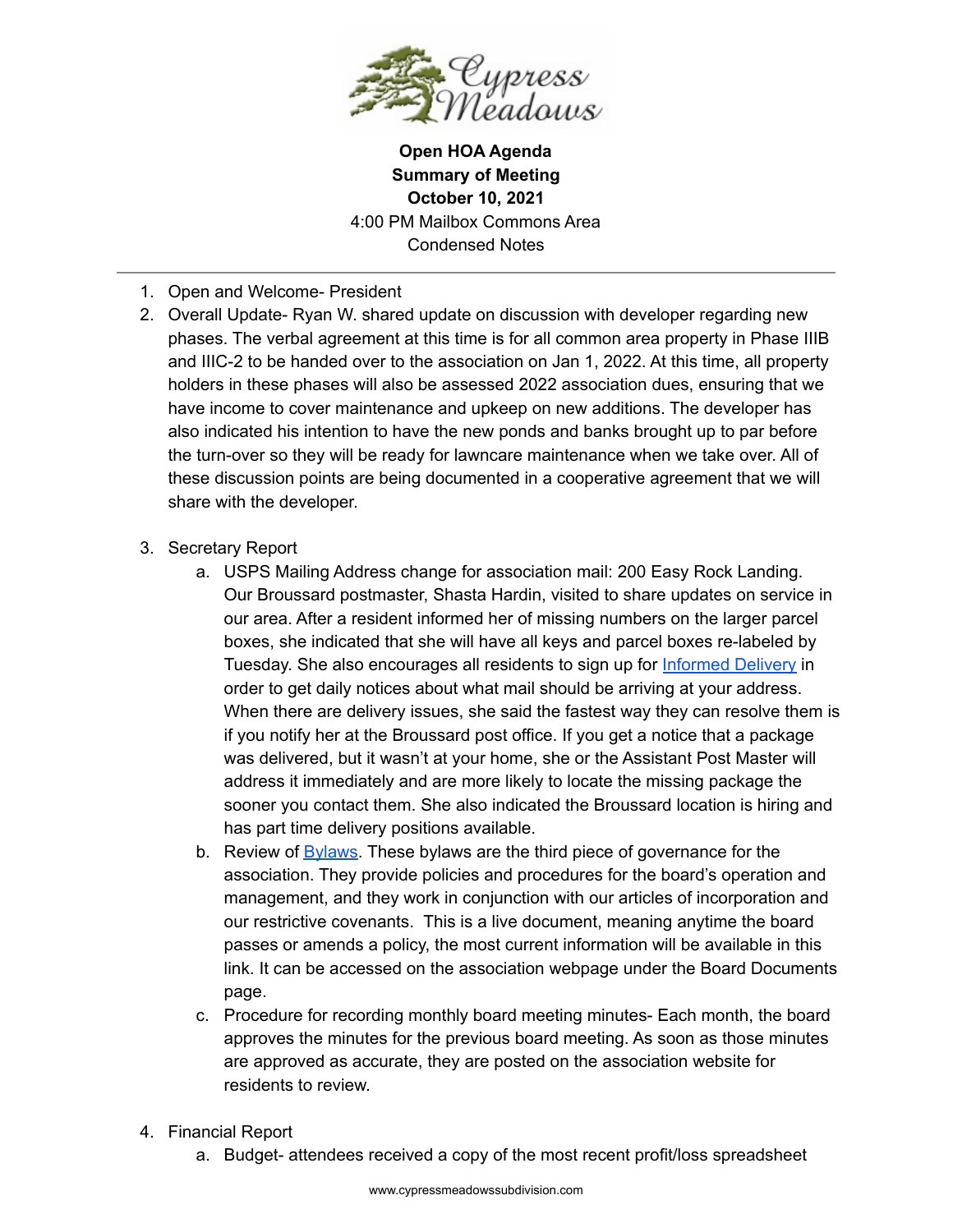- b. Assessments- there are 20 or so residents who have outstanding assessments for the last billing period, and there currently 8 homes with liens for nonpayment of assessments, these range from \$881-\$7168 (the board is currently researching methods for pursuing action on larger liens). A revision to the bylaws established a policy for composite lot status, for those who own adjoining lots. These must be applied for by Nov. 30 to be effective for the 2022 assessment period.
- c. Banking- Association funds are being moved from Chase Bank to Community First Bank. This transition is ongoing. Reserve funds are being deposited in Bank of Sunset to gain the biggest return on investment within our reserve account.
- d. Reserve Study- completed over the summer and plan for establishing and contributing to the reserve fund is included in the Bylaws.
- 5. Committee Reports:
	- a. Capital Improvements
		- i. Update on Phase III pond and clean-up- Those on the pond received communication about latest updates and fountain install. The weir has been raised approx 12" allowing for more water retention. The pond maintenance contractor indicates this should help with weed control at the pond bank. Ryan G. has researched cost of cleanup at pond banks now that water level will be consistent. Cost could be up to \$8000. Question posed at meeting: Would residents rather have a community work day to do that work and save the funds to invest in renewable/reusable resources? i.e. additional improvements at the commons area. Several in attendance volunteered to come out for a work day, even though they don't live on the pond. Suggested to contact those on the pond to volunteer as well, especially for the areas directly behind their homes.
		- ii. Benches at playground- Four benches have been purchased. Placement will be determined once the footprint for the playground is final. Ryan G. will need volunteers to help assemble and install benches.
		- iii. Erosion control at coulee- There are at least three areas between the coulee and phase IIIA pond that are eroding the most and will soon cause damage to sidewalk. Ryan G has been in contact with various vendors for quotes of repair. Cost for full repair could be up to \$375,000, at minimum \$75,000 for the three worst areas. We are continuing to pursue this issue with the City of Broussard and Lafayette Parish. While this is a major drainage channel for public works, the our ownership of the land goes to the center of the coulee. We are hopeful that one of the city entities will step up and assist us in mitigating the erosion before it becomes a more serious issue.
	- b. ACC
		- i. Update on year-to-date approvals- 63 YTD approvals, 31 approvals this quarter
		- ii. Discussion of frequent requests- most recently quite a few requests for whole-home generators; these are easily approved, citing that placement on side or rear of home must be according to minimum distance requirements for A/C units and gas meters and homeowners need to acquire any necessary city permits.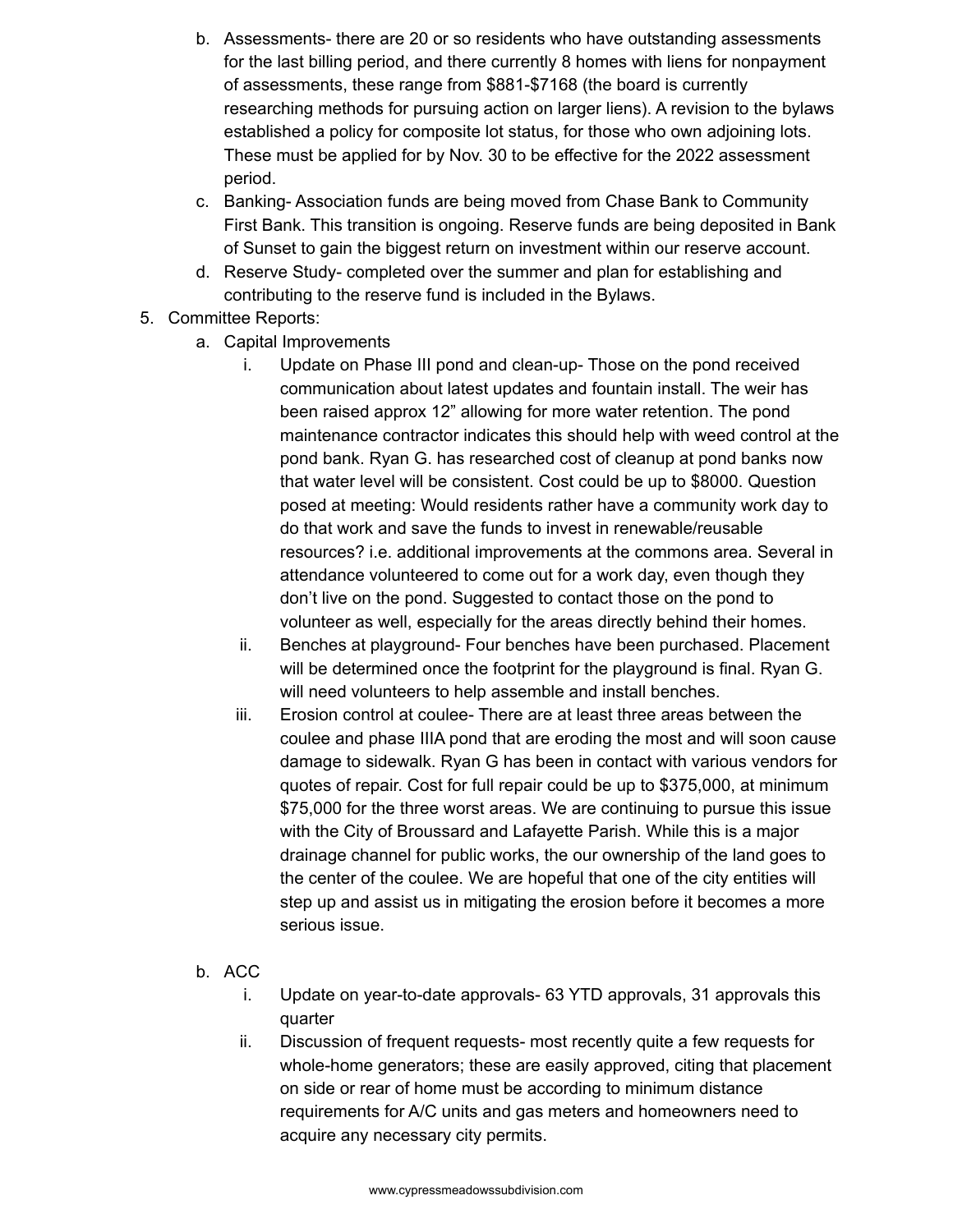City of Broussard now requires fencing permits (mainly due to fences being installed that block city right of way access). Any requests for garbage can concealment fences will also need to get a free fence permit from the city

- iii. Procedures for requests- fillable PDF form is available on the website. For faster approval, also send in pictures of where the improvement is going to be, as well as any other documentation that would help the committee to understand the scope of the improvement. (i.e., snapshots of paint color swatches, rough sketch of shed placement in relation to existing structures, etc.)
- c. Commons Areas
	- i. Update on Phase 1 walking path drainage between Cane Creek and Fairfield--Elevation of city drainage ditch on Fairfield has caused water to overflow into commons areas and then run off through residents' backyards, flooding patios and causing early deterioration of fencing materials. City of Broussard is going to reshoot elevation and remove excess dirt in ditch to allow for better street drainage. Dirt will be relocated to the commons area for filling low spots around bench placement
	- ii. Commons Area Etiquette- There has been an increase in pet waste and general trash left in the commons areas. Please pick up after yourself and your pets. Also, please do not allow children to dig into pond and coulee banks. This will interfere with proper grading and cause damage to lawncare equipment.
	- iii. Pond Weeds control report-- Ryan W. shared the pond maintenance report for weed control. Resident suggested that the report also be shared with pond lot owners, under concern that pond maintenance may be happening in common area sides of the pond but not behind resident lots.
- d. Socials- Transition to renewable/reusable spending.
	- i. Purchased screen and projector that can be used frequently in commons areas. Upcoming event on October 23, bake sale and movie night
	- ii. Garage sale morning of Oct. 23.
	- iii. More socials events will be shared via newsletter
- e. Violations
	- i. Update on year-to-date violations: 17 YTD, 9 resulted in warnings, 8 repeat offenses resulted in fines
	- ii. Discussion of frequent issues: Parking in street has been a frequently reported issue, especially as it relates to blocking driveways, parking on grass, and navigation of corners. Reminder that temporary parking in the streets for events is fine as long as guests follow these guidelines but any vehicles that belong to homeowners or those regularly parked at the residence need to be in the garage or driveway
- f. Communications